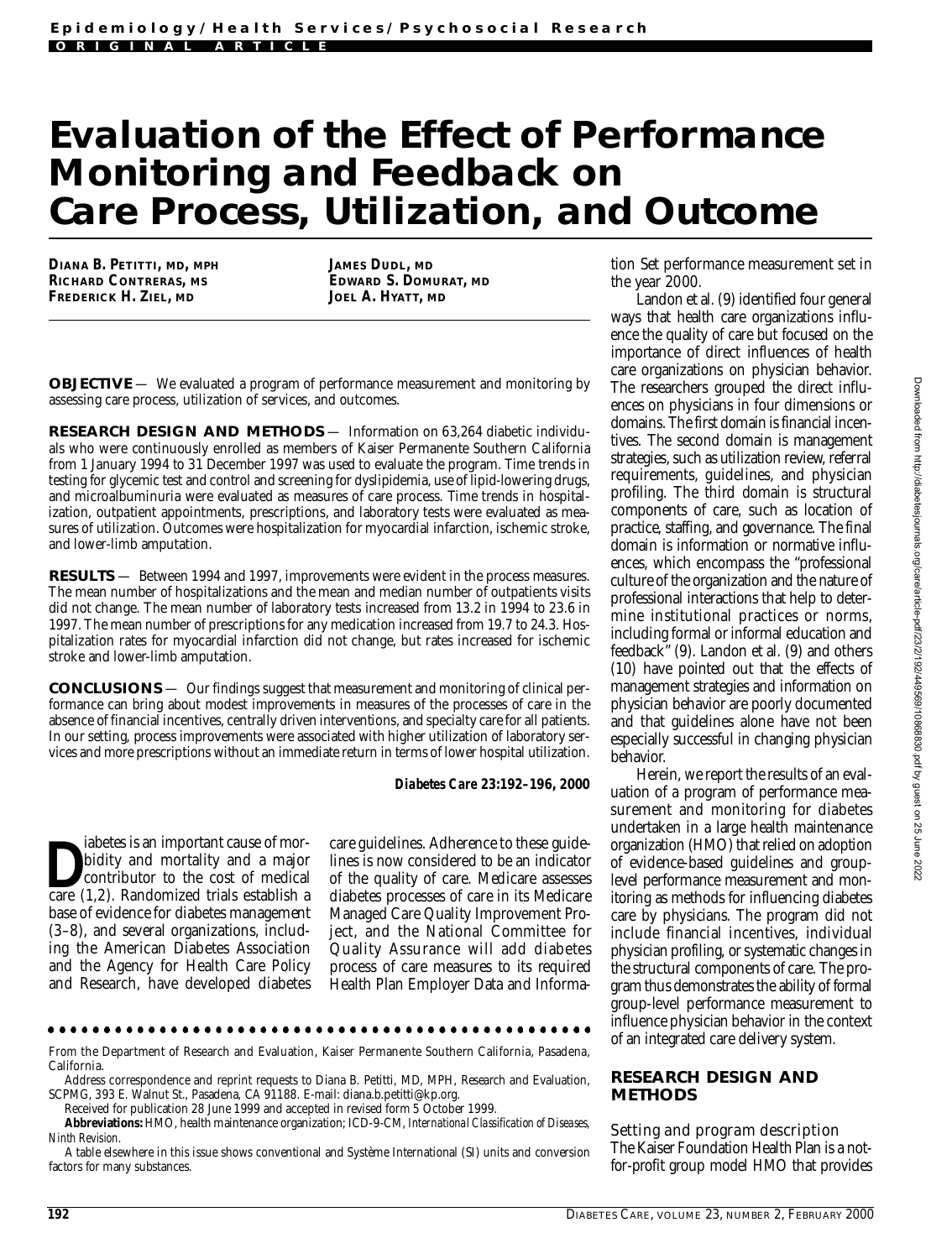**Table 1—***Characteristics of 63,264 diabetic patients in the study population*

| Characteristic     | n(%)        |  |  |
|--------------------|-------------|--|--|
| Male               | 33,031 (52) |  |  |
| Age (years)        |             |  |  |
| $<$ 18             | 456(1)      |  |  |
| $19 - 44$          | 6,442(10)   |  |  |
| 45–54              | 12,354 (20) |  |  |
| $55 - 64$          | 17.798 (28) |  |  |
| $65 - 74$          | 16,677 (26) |  |  |
| $\geq$ 75          | 9,537(15)   |  |  |
| Nonuser of insulin | 44.264 (70) |  |  |

comprehensive prepaid medical care to 2.8 million residents of Southern California. Care is delivered in 11 hospitals and medical centers owned by Kaiser Foundation Health Plan and in more than 100 medical offices. The Southern California Permanente Medical Group, a partnership of 3,300 physicians, contracts exclusively with Kaiser Foundation Health Plan to provide professional services to health plan members.

In 1995, diabetes was selected as a focus area in the Kaiser Foundation Health Plan and Medical Group program of strategic goals for clinical care improvement. The choice of diabetes as a clinical strategic goal led to the following actions in 1995: development of a database of members with diabetes, adoption of evidence-based clinical practice guidelines for diabetes care, and implementation of a program of performance measurement and reporting for selected measures of guideline compliance.

Guidelines were disseminated in written form to primary care physicians and primary care chiefs of service as well as to clinical leaders at each medical center. Beginning in 1996, the guidelines were accessible to physicians via an internal website.

Beginning in 1995, a report on performance measures was prepared and was distributed annually in April and reflected performance in the previous calendar year. Measures were reported at the regional medical service area and medical center levels. Copies were sent to endocrinologists, chiefs of adult primary care (family medicine and internal medicine), area medical directors, and physician and administrative heads of departments of quality at each medical center.

To facilitate outreach efforts and local interim monitoring of performance, the diabetes database was made available to local analytic groups, and selected data elements were placed in the data warehouse.

Within this organizational framework, the clinically and financially accountable units are medical centers, which are aggregated into service areas. Models of care to improve performance for diabetes were developed in the local units and reflected local structural constraints and opportunities. From 1994 to 1997, no financial incentives were associated with diabetes performance, and no other centrally driven changes in the structural aspects of diabetes care were implemented. The organizational structure of Kaiser Permanente was stable during this period.

## Identification of individuals with diabetes

Identification of members with diabetes involved a computer record linkage algorithm originally developed by Jonathan Brown and Joe Selby of Kaiser Permanente Northwest and Kaiser Permanente Northern California, respectively (personal communication). Members of the health plan in Southern California are identified as having diabetes based on linkage of data from the program's pharmacy, laboratory, and hospitalization information systems. Individuals are classified as having diabetes when they meet any of the following criteria: members who are taking insulin or an oral hypoglycemic agent, have an  $HbA_{1c}$  or equivalent fructosamine test  $\geq 6.7\%$ , or are hospitalized in a Kaiser Foundation hospital with a discharge diagnosis of diabetes (International Classification of Diseases, Ninth Revision [ICD-9-CM], code 250). The starting period for identification of individuals with diabetes was mid-1991.

The database is updated annually to identify members who cease enrollment in the health plan, to add newly enrolled

Table 2-Performance measures, 1994-1997

| members with diabetes, and to add mem-         |
|------------------------------------------------|
| bers who newly meet the criteria for having    |
| diabetes. A 1995 special study assessed the    |
| ability of the database to identify individu-  |
| als known to have diabetes (sensitivity)       |
| and the probability of an individual having    |
| a clinical diagnosis of diabetes when iden-    |
| tified as having diabetes in the database      |
| (positive predictive value). The sensitivity   |
| assessment compared the database with a        |
| computer file of 4,287 individuals treated     |
| in the diabetes clinic at the Harbor City      |
| Kaiser Permanente Medical Center. Treat-       |
| ment in the diabetes clinic was considered     |
| to be a definite indicator of having diabetes. |
| Positive predictive value was assessed by      |
| reviewing the medical records of a random      |
| sample of 200 individuals classified as hav-   |
| ing diabetes by using record linkage. A        |
| clinical diagnosis of diabetes recorded in     |
| the medical record was considered to be a      |
| definite indicator of having diabetes. Sensi-  |
| tivity of the database was 93%, and the        |
| positive predictive value was 95%.             |
|                                                |

## Evaluation design

This evaluation was based on information about the 63,264 diabetic individuals who were continuously enrolled as members of the health plan from 1 January 1994 to 31 December 1997. The protocol for the evaluation was reviewed and approved by the Southern California Institutional Review Board for the Protection of Human Subjects.

The performance measures that were part of an ongoing reporting system that were also used in this evaluation were the percentage of members with diabetes who had one or more measurements of glycosylation (HbA $_{1c}$  or fructosamine) during the year; the percentage of members tested whose values were in control  $(HbA<sub>1c</sub>$  or equivalent <8.0%), out of control  $(HbA<sub>1c</sub>)$ or equivalent  $>$  10.0%), or borderline con-

| Performance measure                                                                | 1994 | 1995 | 1996 | 1997            |
|------------------------------------------------------------------------------------|------|------|------|-----------------|
| One or more glycosolated tests $(\%)^*$<br>Glycosolated test result (%) $\ddagger$ | 60   | 57   | 61   | 64†             |
| In control                                                                         | 41   | 44   | 48   | 55 <sup>†</sup> |
| <b>Borderline</b>                                                                  | 37   | 36   | 36   | 29              |
| Out of control                                                                     | 22   | 20   |      | 17              |
| Full lipid profile (%)§                                                            | 36   | 35   | 38   | 42†             |
| Patients taking a lipid-lowering drug<br>if LDL cholesterol $>130$ mg/dl $(\%)$    | 27   | 33   | 34   | 41†             |
| Screening for microalbuminuria (%)                                                 | 10   | 13   | 20   | 33†             |

\* $HbA_{1c}$  or fructosamine;  $\uparrow P < 0.0001$ ;  $\downarrow HbA_{1c}$  or equivalent, in control <8.0%, borderline 8.0–9.9%, out of control  $\geq$  10.0%; §measure of LDL cholesterol, HDL cholesterol, and triglycerides  $\geq$  18 years.  $\geq$  18 years.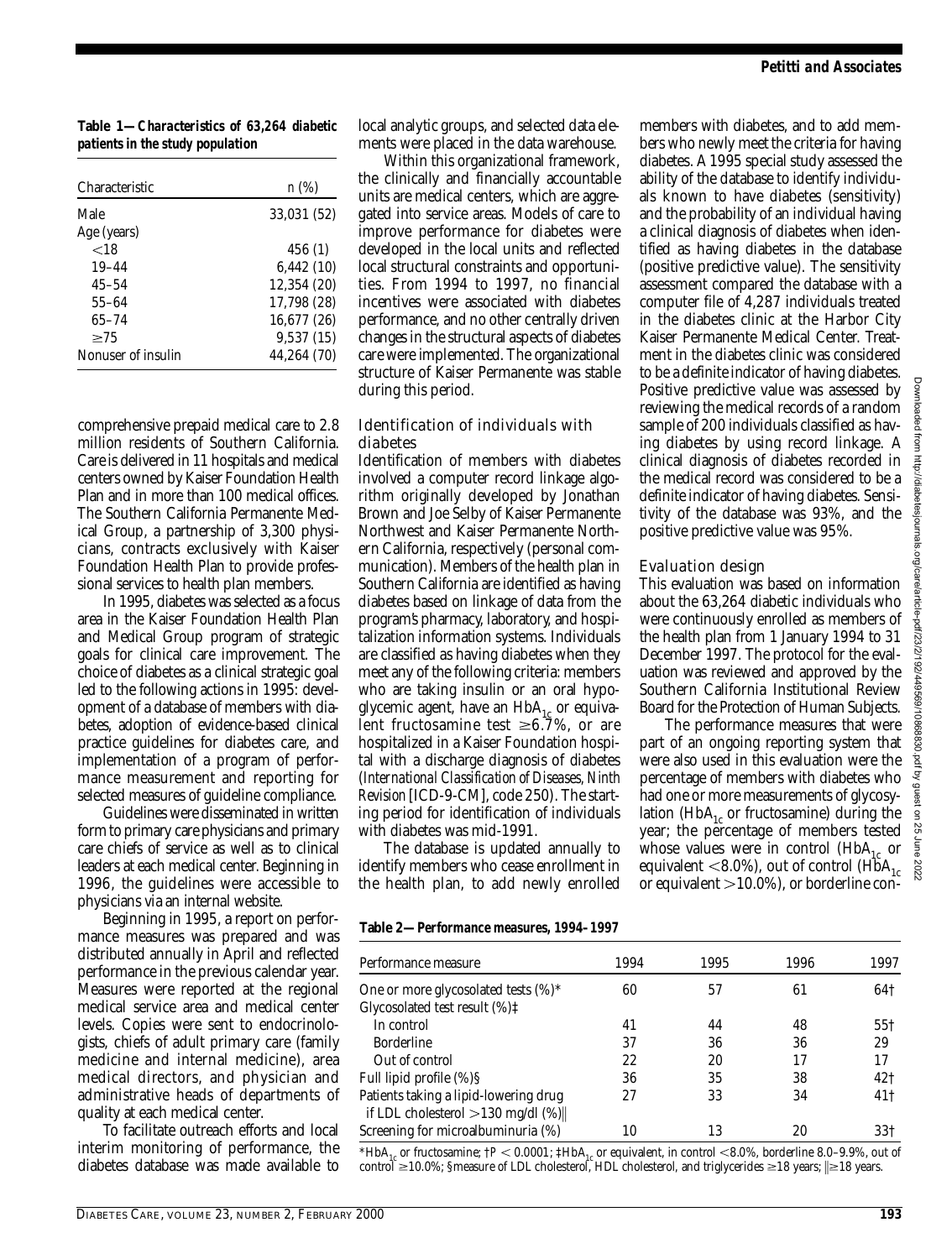Table 3-Category of glycemic control in *1997 and earlier*

| Category*         | Earliest year | 1997          |
|-------------------|---------------|---------------|
| In control        | 14.461 (38.7) | 20,642 (55.3) |
| <b>Borderline</b> | 14.251 (38.2) | 10,752 (28.8) |
| Out of control    | 8,631 (23.1)  | 5,949 (15.9)  |
| All               | 37,343 (100)  | 37,343 (100)  |

Data are n (%) and are for continuously enrolled members with  $\rm HbA_{1c}$  test in 1997 and at least one test in an earlier year. \*HbA<sub>1c</sub> or equivalent, in control  $< 8.0\%$ , borderline  $8.0-9.9\%$ , out of control  $\geq 10.0\%$ .

trolled (HbA<sub>1c</sub> or equivalent 8.0–9.9%); the percentage of members with diabetes aged  $\geq$ 18 years who had a lipid profile that included measurement of LDL cholesterol, HDL cholesterol, and triglycerides during the year; the percentage of members with values of LDL cholesterol  $>$  130 mg/dl who were taking a lipid-lowering drug; and the percentage of members with diabetes who had a screening test for microal buminuria.

In addition, for this evaluation, we assessed the level of glycemic control for all members who had a glycemic test in 1997 and who also had at least one test in an earlier year and the time trend in the percentage of members taking a lipid-lowering medication among those with an LDL cholesterol value  $>$ 130 mg/dl according to the year in which LDL cholesterol  $>130$  mg/dl was first identified. We did not include data on retinal screening or patient education, which are also components of the diabetes guidelines because these measures require chart review and/or survey.

Measures of utilization used in this evaluation were the mean and median number of outpatient appointment visits, laboratory tests, and prescriptions per member with diabetes; the mean number of hospitalizations; and the number of hospital days per 1,000 members with diabetes.

Outcome measures included in annual reports and in this evaluation were hospitalization for acute myocardial infarction, ischemic stroke, and lower-limb amputation.

## Data sources

All  $HbA_{1c}$ , fructosamine, lipid, and microalbumin testing was done at a single laboratory for the entire Southern California region of Kaiser Permanente. Computer-stored information regarding these tests and their results was used to calculate measures of glycemic, lipid, and microalbuminuria testing and the results of glycemic and lipid testing. The conversion factor for fructosamine to  $HbA_{1c}$  (HbA<sub>1c</sub> = fructosamine/40.0) was based on a study of split specimens performed in the Southern California regional laboratory (R. Evans, personal communication).

Computer-stored information on outpatient visits was used to calculate the number of outpatient visits. Computer-stored information on filled prescriptions was used to calculate the number of prescriptions.

Computer-stored hospital discharge data was the source of information on hospital utilization and rates of hospitalization for myocardial infarction (ICD-9-CM codes 410.xx–411.xx), ischemic stroke (432.xx– 433.xx), and lower-limb amputation (ICD-9-CM procedures codes 84.10-84.17).

#### Statistical analysis

We used the  $\chi^2$  statistic to assess the significance of changes in performance measures, glycemic control, percentage of members with LDL cholesterol  $>130$  mg/dl while taking a lipid-lowering drug, and rates of hospitalization for myocardial infarction, ischemic stroke, and lower-limb amputation. We assessed the statistical significance of changes in hospital days, outpatient visits, prescriptions, and laboratory tests by using re peated-measures analysis of variance.

Because of the large sample size, interp retation of statistical tests should be cautious. Clinically meaningless differences are sometimes highly significant statistically.

**RESULTS** — Table 1 shows the age and sex of the 63,264 diabetic patients in this evaluation. We do not have information on other demographic characteristics of the study population.

For all of the performance measures, improvements occurred in performance between 1994 and 1997 (Table 2).

A total of 37,343 people had a glycemic test in 1997 and also had a test in an earlier year. Table 3 shows the distribution of  $H b A_{1c}$  values for these individuals in 1997 and the earliest year tested. In 1997, 55.3% were in control compared with 38.7% in the earliest prior year. We also performed an analysis that assessed differences in mean values of  $HbA_{1c}$  for these 37,343 people and found that 65.6% improved (change in  $H b A_{1c} > 0.0$ %), whereas 34.4% did not change or worsened (data not shown).

Among the 13,434 continuously enrolled members who were first identified as having an LDL cholesterol level  $> 130$ mg/dl in 1994, the percentage taking a lipid-lowering drug increased progressively through 1997 (Table 4). Similar increases were evident in the use of lipidlowering medication for members whose first elevated LDL cholesterol level occurred in later years.

The changes in the mean number of hospitalizations and the mean and median number of outpatient visits between 1994 and 1997 were not great (Table 5), although all changes were statistically significant. The number of hospital days per 1,000 people with diabetes fluctuated but did not increase or decrease by much, even though the changes were statistically significant. The mean number of laboratory tests increased significantly from 13.2 in 1994 to 23.6 in 1997; the median number of laboratory tests increased from 8 to 12. The mean number of prescriptions for any medication increased significantly from 19.7 to 24.3; the median number of prescriptions increased from 15 to 20.

From 1994 to 1997, the rates of hospitalization for myocardial infarction did not change significantly  $(P > 0.05)$ , whereas the rates of hospitalization for ischemic stroke or lower-limb amputation increased (Table 6).

**CONCLUSIONS** — A program of performance monitoring and feedback conducted in a large group model HMO was associated with modest improvements in

Table 4—Percentage of patients taking lipid-lowering medication among those with LDL cholesterol *levels >130 mg/dl by the year of first identification of an LDL cholesterol level >130 mg/dl* 

| Patients identified<br>Year first<br>identified<br>in that year $(n)$ |        | Patients taking a lipid-lowering medication (%) |      |      |         |
|-----------------------------------------------------------------------|--------|-------------------------------------------------|------|------|---------|
|                                                                       | 1994   | 1995                                            | 1996 | 1997 |         |
| 1994                                                                  | 13.434 | 26.7                                            | 31.4 | 35.3 | $47.1*$ |
| 1995                                                                  | 6.397  |                                                 | 20.9 | 24.8 | $34.7*$ |
| 1996                                                                  | 4.041  |                                                 |      | 18.2 | $28.4*$ |
| 1997                                                                  | 2.767  |                                                 |      |      | 22.0    |
| $*P < 0.05$ .                                                         |        |                                                 |      |      |         |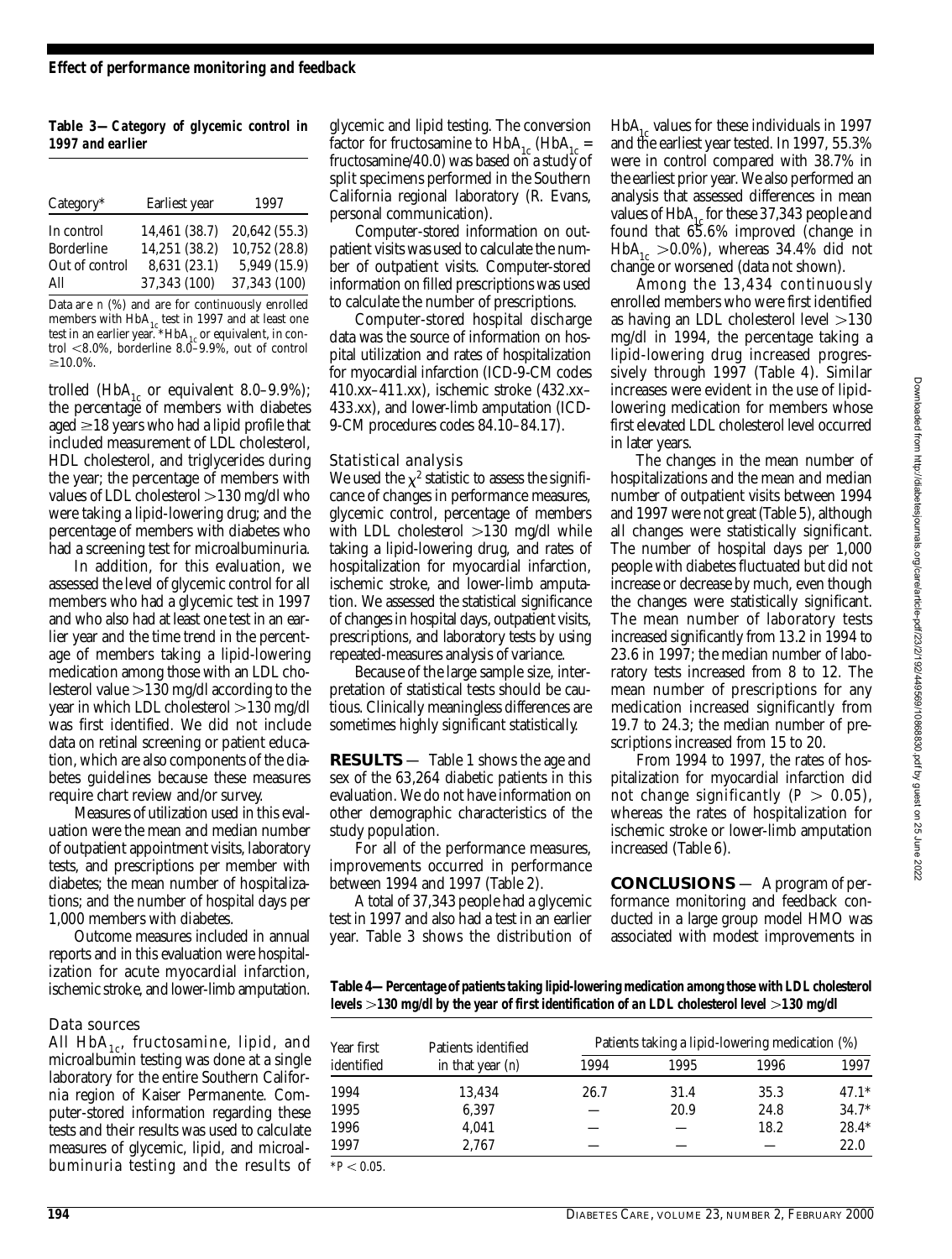| Table 5—Utilization of services, 1994–1997 |  |  |
|--------------------------------------------|--|--|
|--------------------------------------------|--|--|

|                                                        | 1994            | 1995            | 1996            | 1997             |
|--------------------------------------------------------|-----------------|-----------------|-----------------|------------------|
| Hospitalizations                                       |                 |                 |                 |                  |
| Mean/person                                            | $0.93 \pm 0.02$ | $0.86 \pm 0.01$ | $0.96 \pm 0.02$ | $1.1 \pm 0.02*$  |
| Median                                                 | $\Omega$        | $\Omega$        | $\theta$        | $\theta$         |
| Days/1,000                                             | $928 \pm 15$    | $856 \pm 14$    | $962 \pm 16$    | $1.114 \pm 17^*$ |
| Outpatient appointment visits                          |                 |                 |                 |                  |
| Mean/person                                            | $11.7 \pm 0.05$ | $11.4 \pm 0.05$ | $12.0 \pm 0.05$ | $12.4 \pm 0.05*$ |
| Median                                                 | 9               | 9               | 9               | 9                |
| Prescriptions for any medication                       |                 |                 |                 |                  |
| Mean/person                                            | $19.7 \pm 0.07$ | $21.4 \pm 0.08$ | $23.4 \pm 0.08$ | $24.3 \pm 0.08*$ |
| Median                                                 | 15              | 17              | 19              | 20               |
| Laboratory tests                                       |                 |                 |                 |                  |
| Mean/person                                            | $13.2 \pm 0.09$ | $15.5 \pm 0.10$ | $20.2 \pm 0.14$ | $23.6 \pm 0.17*$ |
| Median                                                 | 8               | 9               | 11              | 12               |
| Deta are magnes : CEM on madiana $\angle D \ge 0.0001$ |                 |                 |                 |                  |

Data are means  $\pm$  SEM or medians.  $*P < 0.0001$ .

several measures of better process of care. No clinically important changes were evident in hospital utilization. Use of laboratory services and prescriptions, but not outpatient visits, increased substantially.

The program relied on group-level versus individual physician-level performance reporting. Improvement in care processes occurred in the absence of financial incentives and without prespecified structural changes in the organization or the delivery system. Keen (11) suggested that systematic audit of processes and outcomes in diabetes care could result in continuous quality improvement. Our findings support this contention. However, any conclusion that the program caused the observed improvements in processes of care must be tempered because of the lack of a comparison group. Our results may be secular due to changes in diabetes care brought about by publicity about the results of the Diabetes Control and Complications Trial and randomized trials showing the benefits of blood pressure control in preventing or the promulgation of guidelines by the Agency for Health Care Policy and Research and the American Diabetes Association.

Most prior research on diabetes care has focused on comparing specialist versus primary care physicians and generally shows better processes and outcomes for patients with diabetes managed by specialists in the context of organized programs (12–15). Whether these findings are a result of specialist care or the organized system in which care was delivered is not clear. Levetan et al.  $(16)$  reported that diabetic patients managed by both primary care physicians and a diabetes center had lower mortality rates compared with diabetic patients managed exclusively by primary care physicians. Recent research suggests that organized and targeted efforts to improve diabetes care can improve generalist care  $(17-19)$ .

A population-based approach to diabetes management in the Group Health Cooperative of Puget Sound reportedly resulted in major improvements in processes of care (18) and included the development of a registry of patients with diabetes and the adoption of evidence-based guidelines, as in our program. Unlike our program, a continuously updated diabetes registry was available on-line. Guideline implementation included not only traditional continuing education and print dissemination but also individual and small group education, provider-specific reporting of compliance, and on-line availability of guidelines. In

**Table 6—***Diabetes outcome measures, 1994–1997*

| Outcome measure             | 1994 | 1995 | 1996 | 1997    |
|-----------------------------|------|------|------|---------|
| Acute myocardial infarction | 11.6 | 10.9 | 12.8 | $12.0*$ |
| Ischemic stroke             | 7.3  | 7.7  | 9.6  | 10.2†   |
| Lower-limb amputation       | 3.7  | 41   | 4.8  | 5.6†    |

Data are hospitalization rates per 1,000.  $*P > 0.05$ ;  $\uparrow P < 0.05$ .

addition, an expert consultant team traveled to primary care clinics to meet with the primary care team, and explicit redesign occurred in primary care practice, including group visits.

In the similarly comprehensive multifaceted Episodes of Care program for primary care management of diabetes reported by Friedman et al. (19), improvements in processes of care were great. That program, like the Group Health Cooperative program, included on-line access to computerized medical information about patients with diabetes, integration of diabetes practice guidelines into forms and patient profiles, provider-level reporting of performance and feedback, and several patient interventions (e.g., diabetes-focused interventions, patient education, and reminders).

Our findings suggest that measurement and monitoring of clinical performance alone has the potential to bring about modest improvements in measures of the processes of care in the absence of financial incentives and physician-specific p rofiling. In our setting, increased utilization of laboratory services and more prescriptions during the same time period were evident. In this setting, no immediate return was evident in terms of lower overall hospital utilization or lower rates of hospitalization for myocardial infarction, stroke, or lower-limb amputation.

**References** 

- 1. Harris MI: Summary. In Diabetes in America. 2nd ed. National Diabetes Data Group, Eds. Washington, DC, U.S. Govt. Printing Office, 1995, p. 1–14 (NIH publ. no. 95-1468)
- 2 . Center for Economic Studies in Medicine: Direct and Indirect Costs of Diabetes in the *United States in 1992*. Alexandria, VA , American Diabetes Association, 1992
- 3. Diabetes Control and Complications Trial Research Group: The effect of intensive treatment of diabetes on the development and progression of long-term complications in insulin-dependent diabetes mellitus. *N Engl J Med* 329:977–986, 1993
- 4 . Ohkubo Y, Kishakawa H, Araki E, Miyata T, Isami S, Motoyoshi S, Kojima Y, Furuyoshi N, Shichiri M: Intensive insulin therapy prevents the progression of diabetic microvascular complications in Japanese patients with non-insulin-dependent diabetes mellitus: a randomized prospective 6-year study. *Diabetes Res Clin Pract* 28:103–117, 1995
- 5. U.K. Prospective Diabetes Study Group: Tight blood pressure control and risk of macrovascular and microvascular complications of type 2 diabetes: UKPDS 38. BMJ